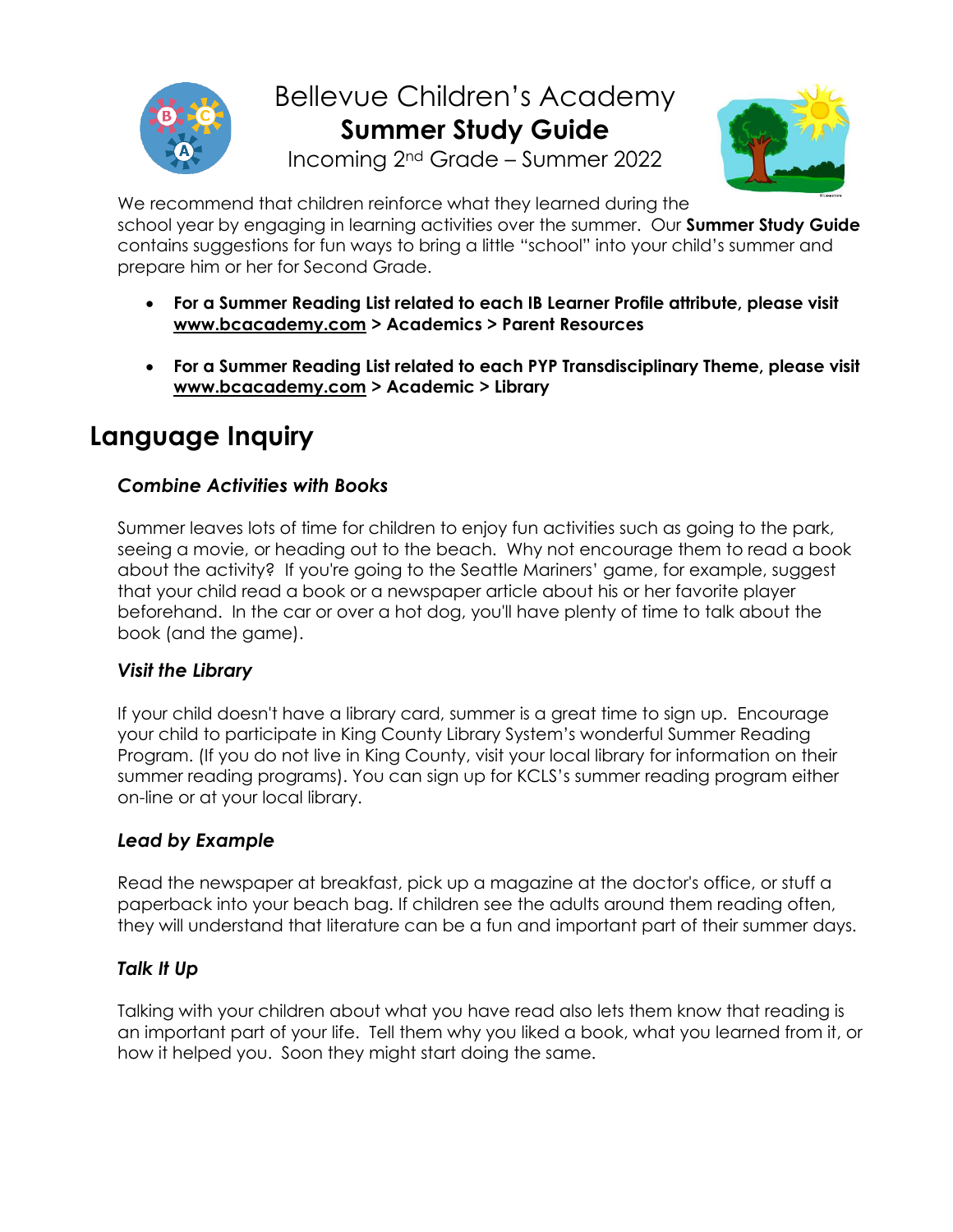## *Help Children Find Time to Read*

Summer camp, music lessons, soccer games: All of these are fun activities that children enjoy during the summer. However, by the end of the day, children may be too tired to pick up a book. When planning summer activities, be sure to leave some free time in their schedules for reading.

## *Relax the Rules for Summer*

During the school year, children have busy schedules-and required reading. Summer is the perfect time for children to read what, when, and how they please. At this age, you *may* not need to set daily minute requirements or determine the number of pages they should read. Instead, make sure they pick up books for fun.

## *Have Plenty of Reading Materials Around*

Storybooks aren't the only thing that children can read for enjoyment. Be sure to have newspapers, magazines, comic books, and informational material on hand that might spark the interest of a young reader.

## *Use Reading Materials to Keep Boredom at Bay*

Without a regular school regimen, children sometimes need more activities and structure to fill the hours. Books that teach children how to make or do something are a great way to get them reading. Don't forget to take your children's favorite reading series along on long road trips. Reading series are a parent's best friend!

## *Read Aloud*

Take your children to see a local storyteller--or be one yourself. The summer months leave extra time for enthusiastic read-alouds with children no matter what their age. Improvise: Use a different voice or wear a silly hat to make the story even more interesting. We also encourage students to read aloud to you to practice their fluency!

## *Keep a Summer Journal*

Take your children on outings. Afterwards, have them write about and illustrate their family adventure.

## *Practice Reading Skills Online*

There are many great websites for students to explore books and practice their reading skills at home!

- o Read something new!<https://www.getepic.com/>
- o Listen to actors and actresses read aloud:<https://storylineonline.net/>
- o Hear a story read by an astronaut in space!<https://storytimefromspace.com/>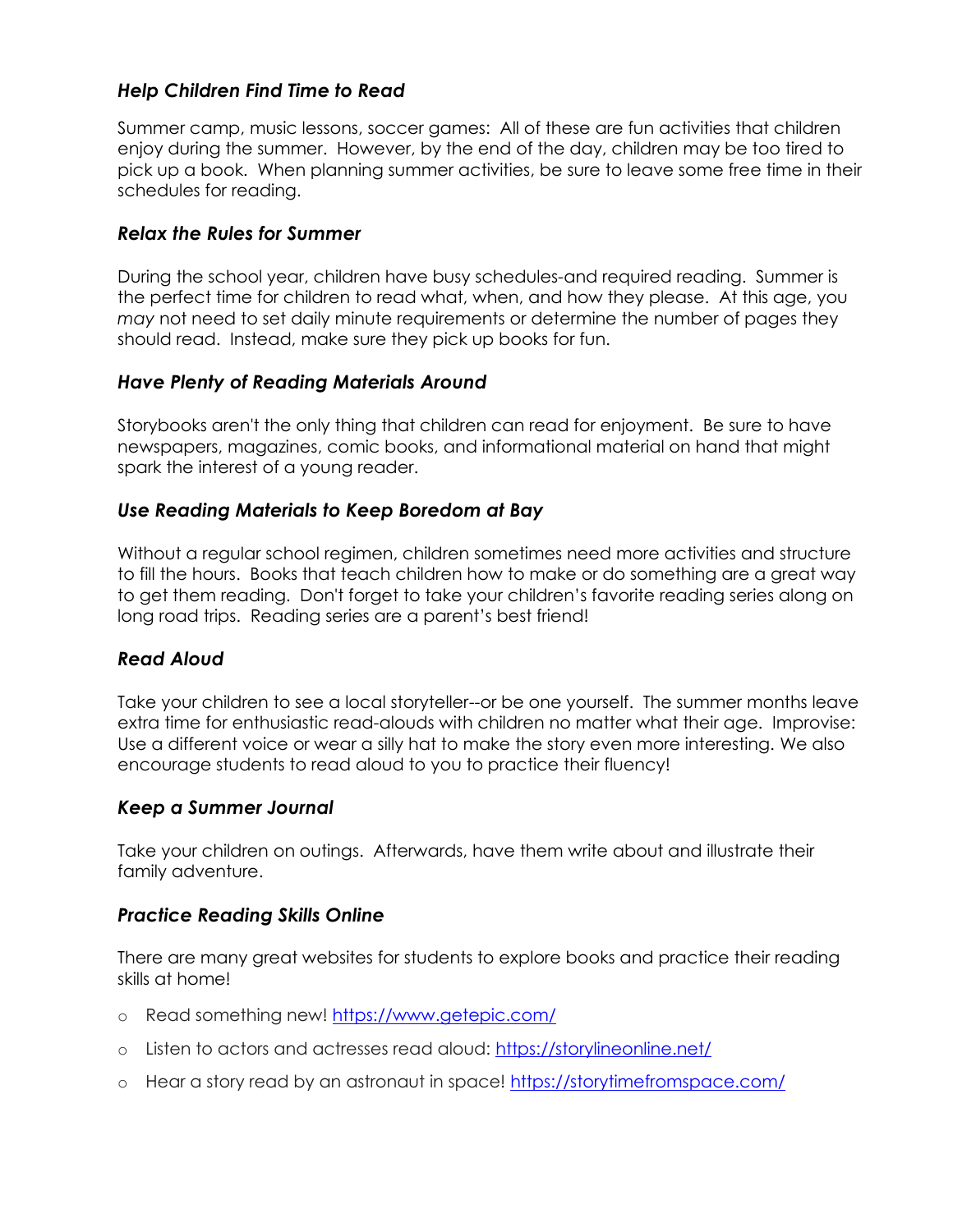## *Online Resources for Writing*

No idea of what to write? Use the following websites full of story starters!

- o <http://www.scholastic.com/teachers/story-starters/index.html>
- o <https://www.journalbuddies.com/journal-prompts-writing-ideas/prompt-generator/>

# **Math Inquiry**

A good way to review the math concepts taught this year is to have children apply them to their daily lives.

#### *Number Awareness*

Increase your child's awareness of numbers by looking around the house to find examples: weather forecasts, sports statistics, the calendar, a cereal box, mail-address numbers, telephone numbers, a shoe size, clothing measurements, shopping receipts, etc.

- 1. Write down the numbers: numerical (225) and word form (two hundred and twenty-five).
- 2. Compare the number using: greater than >, less than <, equal to =
- 3. Add and subtract the numbers.

#### *Measure the Distance*

You don't have to leave home for this fun game, although it's ideal for vacations. Get out a map that indicates the distance in miles between cities. Measure the distance between Seattle and San Francisco and between Portland and San Francisco. Which is greater?

#### *How Tall Are You?*

Many families record the height of their child on a door or wall chart. If you do the same for everyone in the family, your child can join in the measuring and see how the heights compare. Graph the results. Write some problem-solving questions for your child in relation to height. For example, if Brad is 10 inches taller than Angie, how tall is Angie?

## *Weigh Me*

Teach estimating skills. Ask your children to guess the weight (grams, kilograms, ounces, or pounds) of several household objects--a waste basket, a coat, a full glass of water, etc. Then show your child how to use a scale to weigh the objects. Next, have them estimate their own weight, as well as that of other family members, and use the scale to check their guesses. Some brave parents can get on the scale, too.

#### *Napkin Fractions*

Fold paper towels or napkins into large and small fractions. Start with halves and move to eighths and sixteenths. Use magic markers to label the fractions.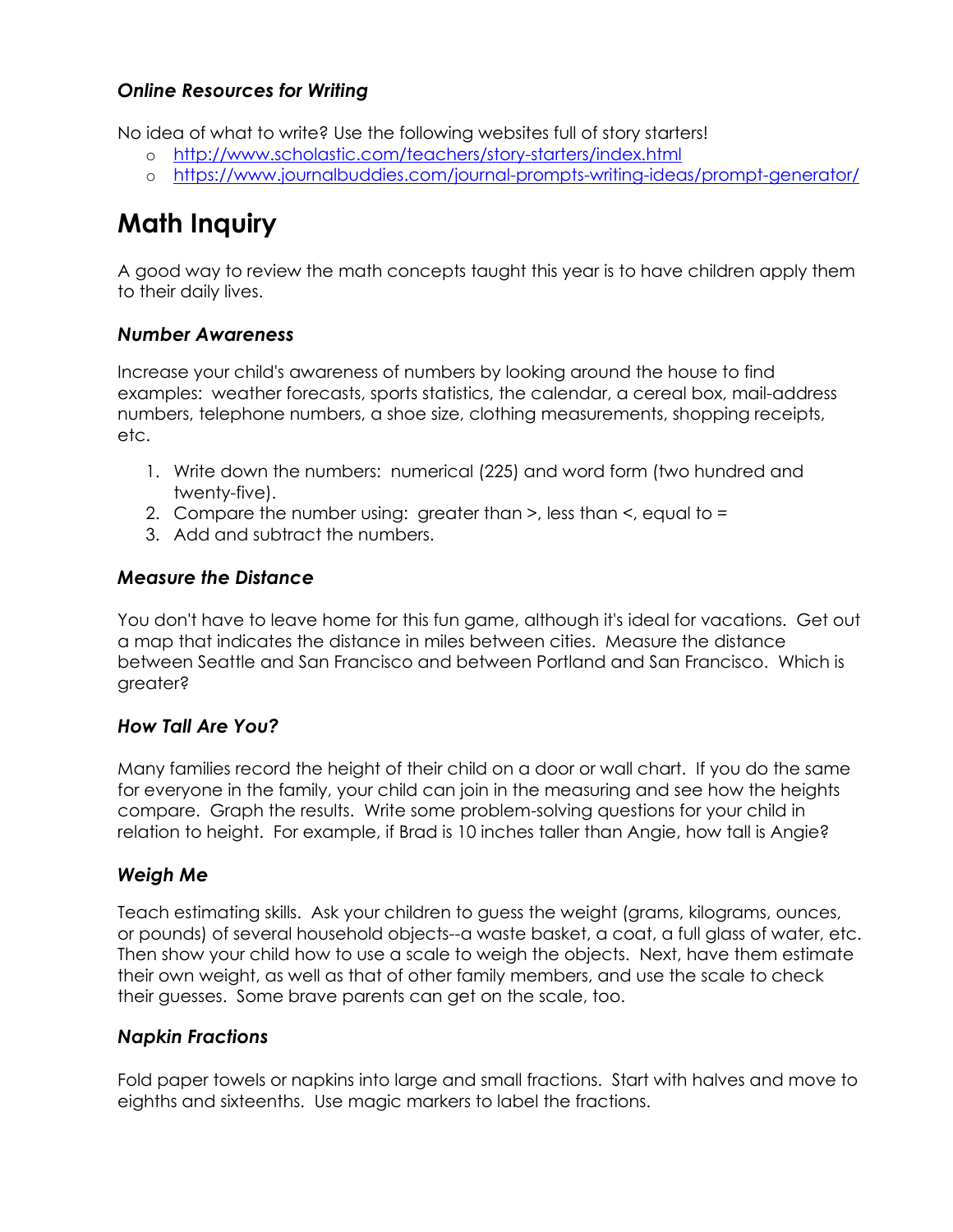### *Cook up a Math Game*

The kitchen is a great place to practice math, as long as there's an adult to supervise. How many tomatoes will you need to double the recipe for sauce? If you put ten slices of mushroom on the pizza, have your child put in twice as many olives. If there are three people in your family and fifteen strawberries to divide equally among them, how many strawberries will each person get?

#### *What's on the Menu?*

The next time you go to a restaurant, hang on to the menu while you are waiting for your meal and play some math games with your child. Ask him or her to find the least expensive item on the menu, then all the items that cost between \$5 and \$10, then three items whose total cost is between \$9 and \$20. This will not only fill the time while you're waiting to dine, it will show your child how math is used every day.

## *Change Up*

Give your child an assortment of quarters, dimes, nickels, and pennies. Place an apple on the table and tell him or her that it costs 45 cents. Tell your child that he or she needs to find five coin combinations that equal 45 cents. Change the item to a banana, raise the price to 83 cents, and ask how much change will be given if paid for with a \$5 bill.

#### *Tracking Time*

Together with your child, keep track of the time he or she spends on activities during the summer. Make a table listing the seven days of one week, with columns for each activity. Create a graph from your results.

Together with your child, keep track of how he or she spends time in one 24-hour period: sleeping, eating, playing, reading, sports, and cheerfully helping you around the house. Measure a strip of paper that is 24 inches long. Let each inch represent one hour. Color in the number of hours for each activity, using a different color for each activity. When finished, make the strip into a circle, and place it on a blank piece of paper. Trace around the circle. Then make lines from the center of the circle to the end of each color. Your child has just made a circle (pie) chart of how he or she spends 24 hours. Compare this with how other people in your family spend their time.

#### *Multiplication*

- Put some dominoes face down
- Shuffle them
- Have each child choose a domino
- Multiply the two numbers on your domino
- Whoever has the biggest answer keeps the two dominoes
- The winner is the person with the most dominoes when they have all been used.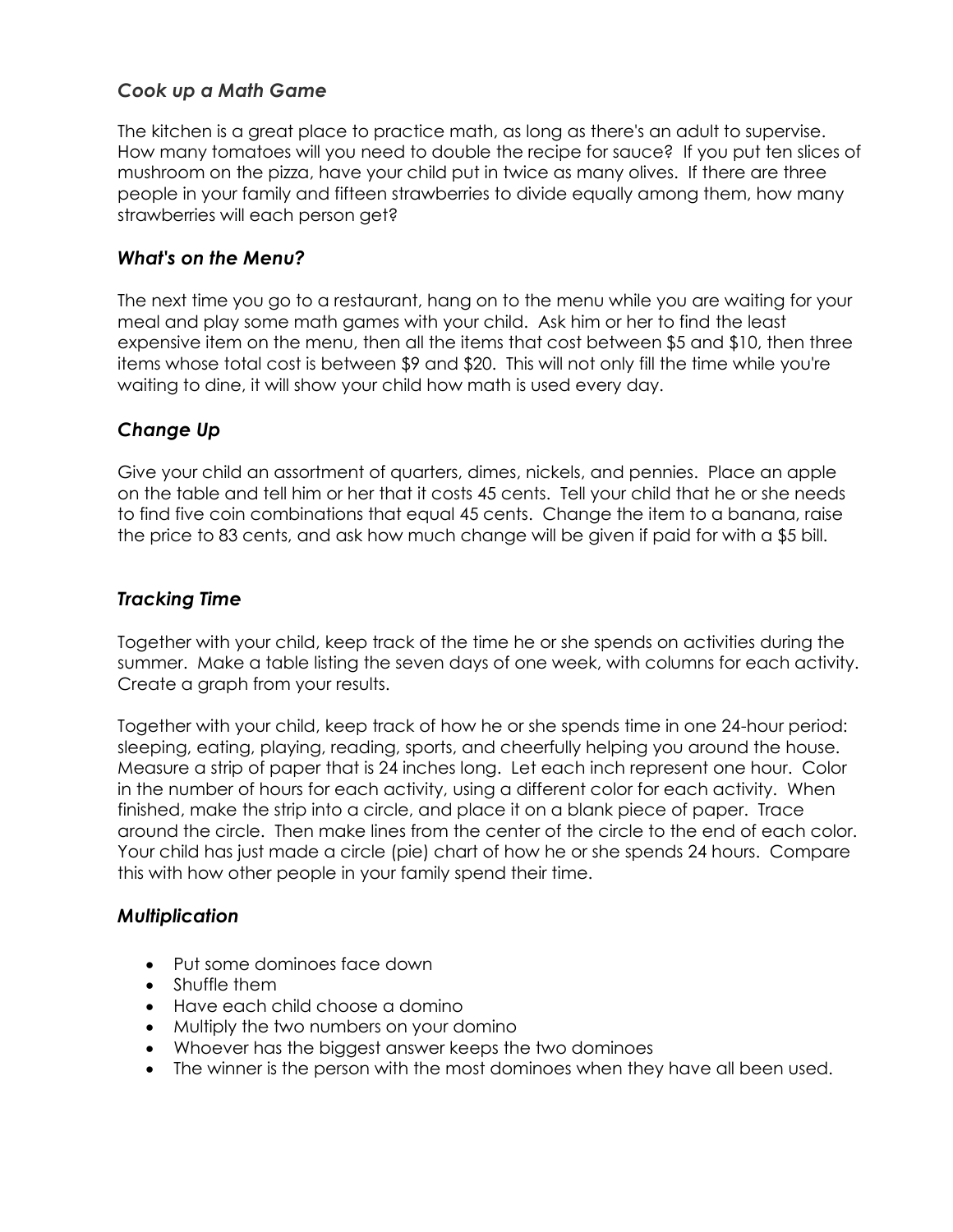# *Practice Math Skills Online*

A great way to practice math skills while spending time at home is to explore what the internet has to offer. Here are a few of our favorite websites!

- o <http://www.maths-games.org/>
- o <https://www.turtlediary.com/>
- o <https://www.education.com/games/>
- o <https://www.coolmath4kids.com/>
- o <https://pbskids.org/>
- o <https://www.mathplayground.com/>
- o <https://www.abcya.com/>

# **Science Inquiry**

# *Science Experiments*

Want to make a balloon rocket, grow crystals or more? Check out a book on Science Experiments from the library or try one of these websites!

- o <https://californiasciencecenter.org/funlab/stuck-home-science>
- o <https://www.playdoughtoplato.com/kids-science-crystal-names/>
- o <https://www.sciencefun.org/kidszone/experiments/>
- o <https://www.sciencekids.co.nz/experiments.html>

# **Virtual Travel**

# *Stuck at Home? Not Anymore!*

- o Cincinnati Zoo provides Home Safaris, where you can meet all sorts of new animals! <http://cincinnatizoo.org/home-safari-resources/>
- o National Geographic Australia has lots of engaging activities to broaden students' horizons!

<https://www.natgeokids.com/au/category/discover/>

- o San Diego Zoo has lots of animal cameras and games and activities: <https://kids.sandiegozoo.org/>
- o National Geographic has a range of fun virtual experiences! <https://kids.nationalgeographic.com/>
- o *Explore Space: <https://www.nasa.gov/kidsclub/index.html>*

# **Get Creative:**

# *Create an Art Gallery*

What materials do you have around the house that you could use to make some art? You could try making paintings, drawings, or even sculptures!

# *Get Inspired*

• Get Crafty with Crayola:<https://www.crayola.com/crafts/>